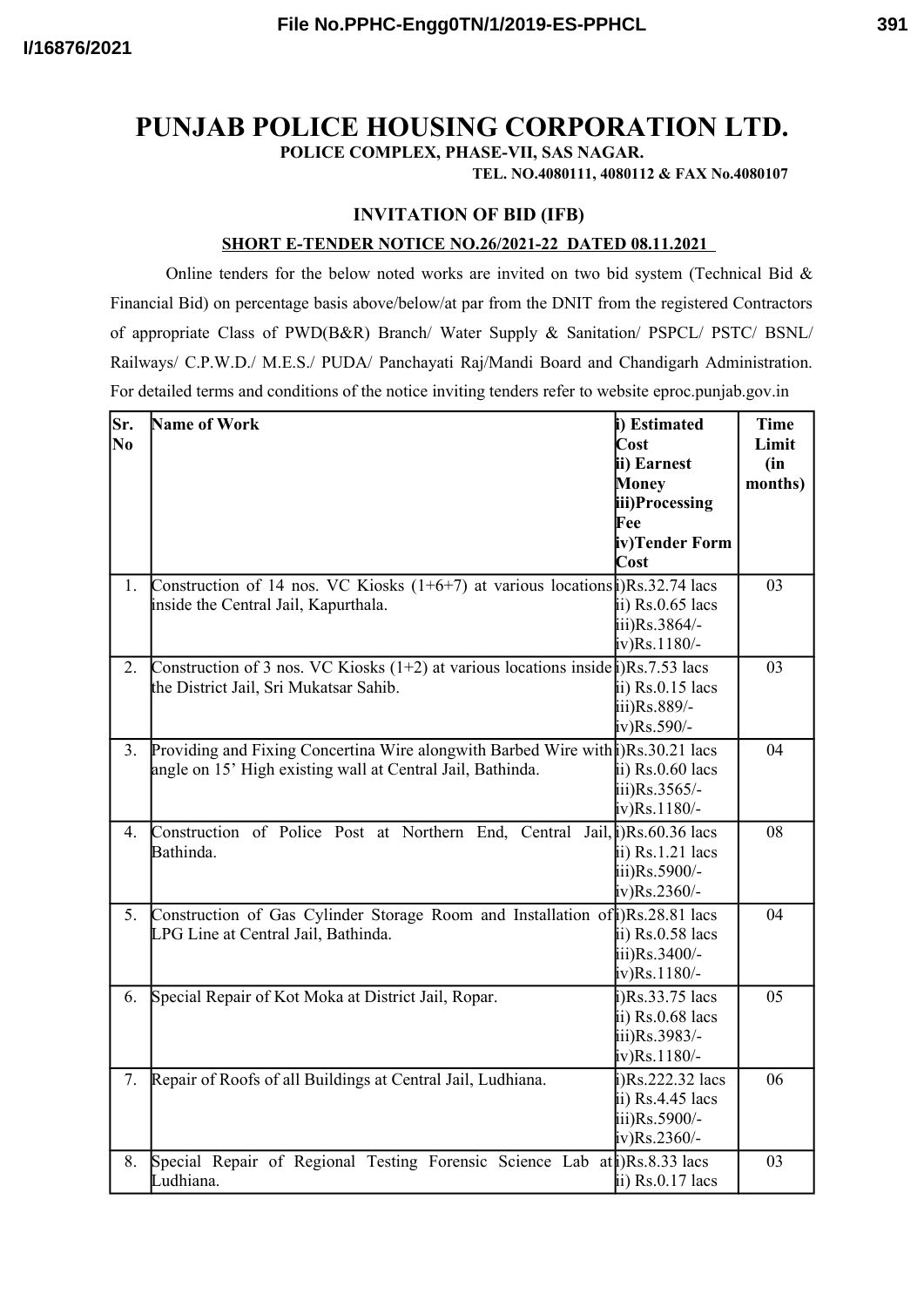# **File No.PPHC-Engg0TN/1/2019-ES-PPHCL**

|                                                                                    | $\text{iii)}\text{Rs}.983/-$    |  |
|------------------------------------------------------------------------------------|---------------------------------|--|
|                                                                                    | $iv)$ Rs.1180/-                 |  |
| Construction of New Block of Police DAV Public School at Police (i) Rs.375.87 lacs |                                 |  |
| Lines, Ludhiana.                                                                   | $\overline{a}$ ii) Rs.3.76 lacs |  |
|                                                                                    | $\text{iii)}\text{Rs}.5900/-$   |  |
|                                                                                    | $iv)$ Rs.2360/-                 |  |

| i)Start Date of Down Loading                 | 10.11.2021 Time 17:00 Hrs. |
|----------------------------------------------|----------------------------|
| ii) Last Date of Bid Submission              | 24.11.2021 Time 11:00 Hrs. |
| iii) Date & Time of Opening of Technical Bid | 25.11.2021 Time 11:00 Hrs. |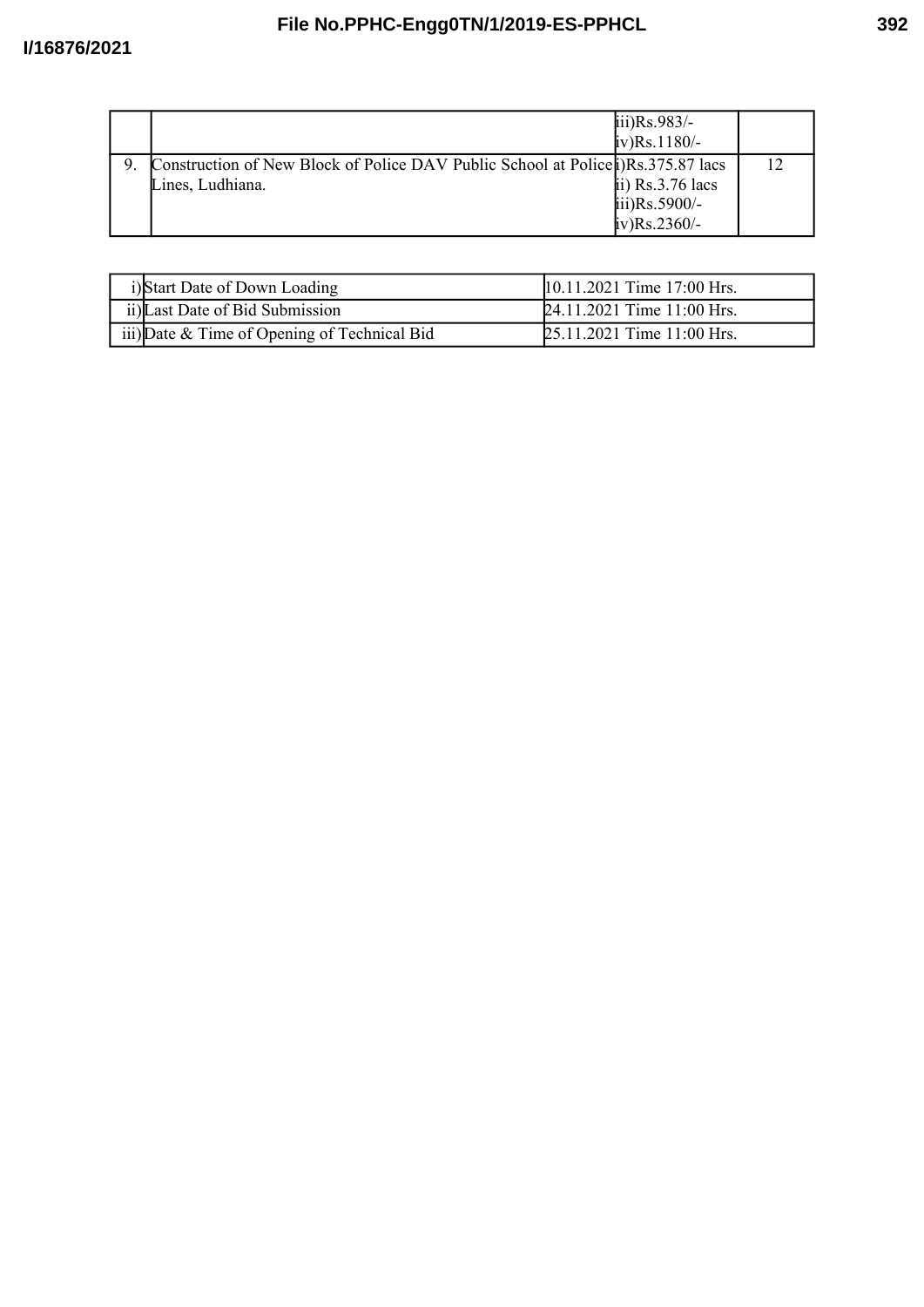## **CONDITIONS:**